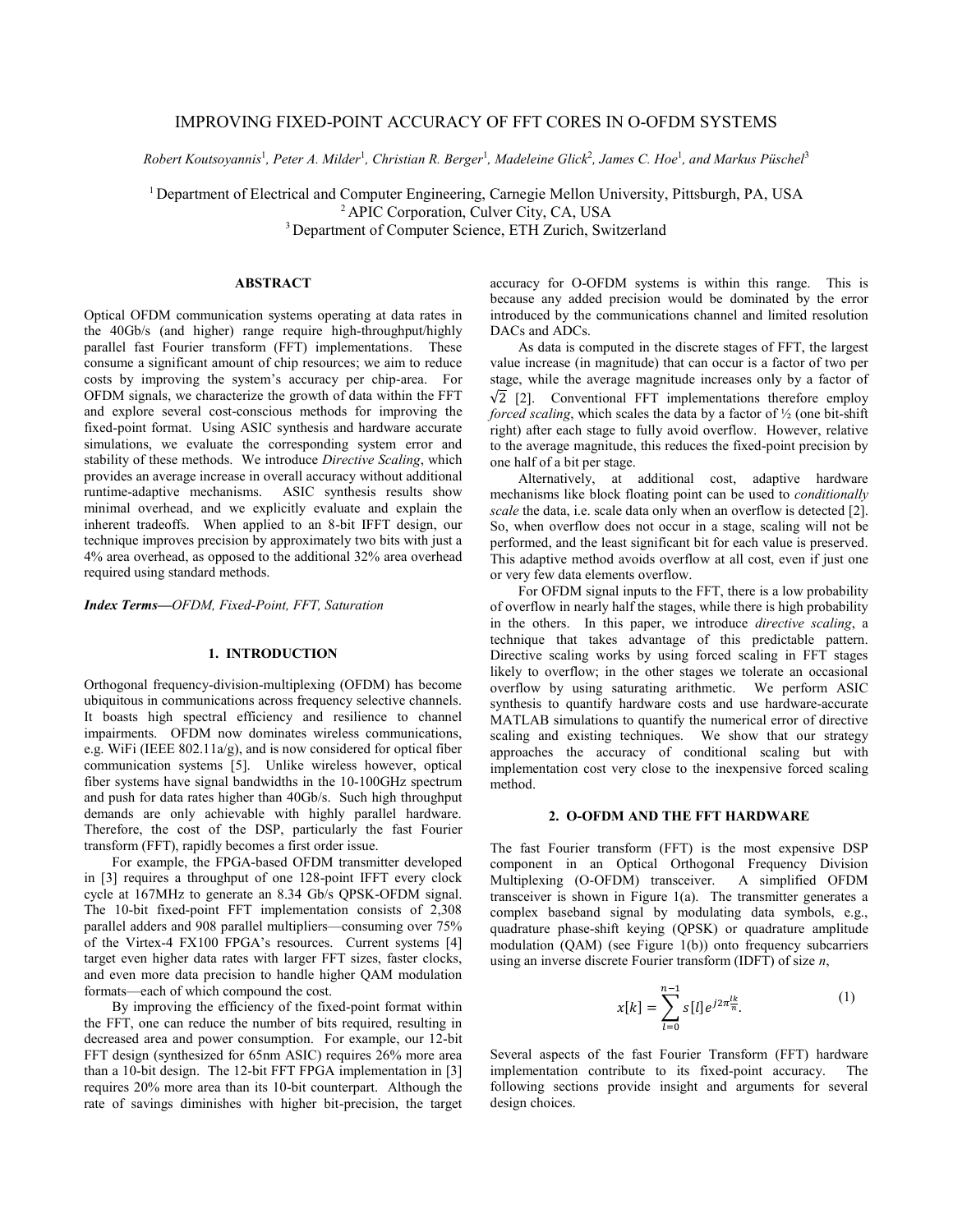

**Figure 1**. (a) Simplified OFDM Transceiver, (b) Complex Data Constellations

**Pease FFT Algorithm.** Many FFT algorithms exist for efficiently computing the discrete Fourier transform (DFT) and its inverse (IDFT). In this paper we consider the Pease FFT [7], which is frequently used in hardware implementations of the DFT due to its regular structure. This algorithm can be realized as several different types of datapaths, each with a different cost/performance tradeoff [8].

Figure 2 shows an example of the dataflow of the Pease FFT with  $n = 16$  points and radix  $r = 4$ . The radix 4 Pease FFT on  $n = r<sup>t</sup>$  points consists of *t* stages of parallel DFT<sub>*r*</sub> instances (each of which perform an FFT on *r* points), data reordering stages (permutations), and scaling by complex phasors (twiddle factors). Each of the DFT<sub>4</sub> blocks is further decomposed into DFT<sub>2</sub> blocks as shown. The  $DFT_2$  blocks, often called butterflies, contain only one addition and one subtraction.

Each non-trivial  $(±1)$  twiddle multiplication can contribute significant error. The irrational root-of-unity twiddle values are stored as *p*-bit values with added quantization error. As the radix of an FFT algorithm increases, the number of nontrivial twiddle factors decreases, but with quickly diminishing returns. For example, a 256 point radix-4 FFT has 22.3% fewer significant twiddles than a radix-2 FFT of the same size. Increasing the radix further to 16 yields only an additional 4.4% reduction. Note however, as the radix *r* of an algorithm increases, fewer problem sizes  $r^t$  can be directly represented with this manner of algorithm. Therefore, this paper considers the radix 4 Pease FFT algorithm, but it can be extended to a wider space of radices and algorithms.

**Fixed-Point Representation.** The fixed-point representation and associated arithmetic of the data within the FFT implementation dictate the numerical accuracy. Each complex number is represented by two data words, one for each of the real and imaginary portions of the number. Each word is a *p*-bit 2's complement value normalized to the bounds  $[-1,1)$  or more accurately,  $[-1, 1-(\frac{1}{2})^{(p-1)}]$ . In this fractional 2's complement format, the most significant bit has a value of  $-1$ , followed by 0.5, 0.25,... and so on to the least significant bit  $({}^{1}\mathsf{\angle}_{2})^{(p-1)}$ . We assume that all operations that result in a rounding of data are handled with simple truncation, i.e. rounding towards negative infinity.

**Scaling Options within the FFT.** Regardless of the choice of radix *r*, each data sample must pass through  $\log_2 n$  DFT<sub>2</sub> butterflies (for example, 4 stages in Fig 2). Each time a pair of data elements



**Figure 2.** Radix 4 Pease FFT for  $n = 16$ 

passes through one of these stages (also potentially including a twiddle factor), its values grow in magnitude [2]. We write the computation of one stage as

$$
y[2i] = (x[2i] + x[2i+1]) \omega_{2i}, \qquad y[2i+1] = (x[2i] - x[2i+1]) \omega_{2i+1} (2)
$$

where *y* is the output of the stage, *x* is the input, and the  $|\omega| = 1$ represent complex twiddle factors. Here, *y*[*i*] can never be larger than twice the magnitude of  $x[i]$ . More specifically,

$$
\max_{i} \{|x[i]|\} \le \max_{i} \{|y[i]|\} \le 2 \cdot \max_{i} \{|x[i]|\}. \tag{3}
$$

Therefore, to avoid overflow within a stage of the FFT, the most common fixed-point hardware designs either increase the bit precision *p* by one bit after each butterfly, e.g. [6], or shift all data words right by one bit (scale by  $\frac{1}{2}$ ) as in [2].

On the other hand, from the variance of the values,

$$
E[|y[i]|^2] = 2 \cdot E[|x[i]|^2], \tag{4}
$$

where we assume that the *x*[*i*] are zero-mean and independent and identically distributed (i.i.d.) OFDM symbols. This means that the standard deviation, or the average magnitude of the values, will grow with a factor of only  $\sqrt{2}$  per stage. Thus while the maximum possible magnitude grows with a factor of two per stage, the average only grows "half as fast" in a logarithmic sense.

Considering this, most values will not need scaling at every stage to avoid overflow—in fact, it's often the case that none do. Thus, by forcing scaling, i.e. avoiding overflow at all cost, precision is unnecessarily lost.

Existing adaptive scaling mechanisms (such as block floating point) greatly improve accuracy by determining at run-time whether or not scaling is necessary for each stage, ultimately avoiding unnecessary truncation [2]. Several variations of adaptive mechanisms can be realized based on the conditions for scaling and they each have unique accuracy/cost tradeoffs.

In this paper, we will consider the two most common methods of scaling data to avoid overflow (one fixed, and one adaptive):

- 1. *Forced Scaling (FS):* Data words are shifted right or equivalently scaled by a factor of ½ after each butterfly.
- 2. *Conditional Scaling (CS):* After each stage of butterflies all *n* values are compared to a threshold; if one or more values exceed this bound, *all* values are scaled by a factor of ½.

Scaling decisions are only made at the output of the butterflies. Therefore, we must be careful in avoiding overflow at the complex multipliers due to rotations. This is easily prevented by limiting the input data size and CS threshold to  $\sqrt{2}/2$  or less– keeping the values within 'region A' of Figure 3. Figure 3 shows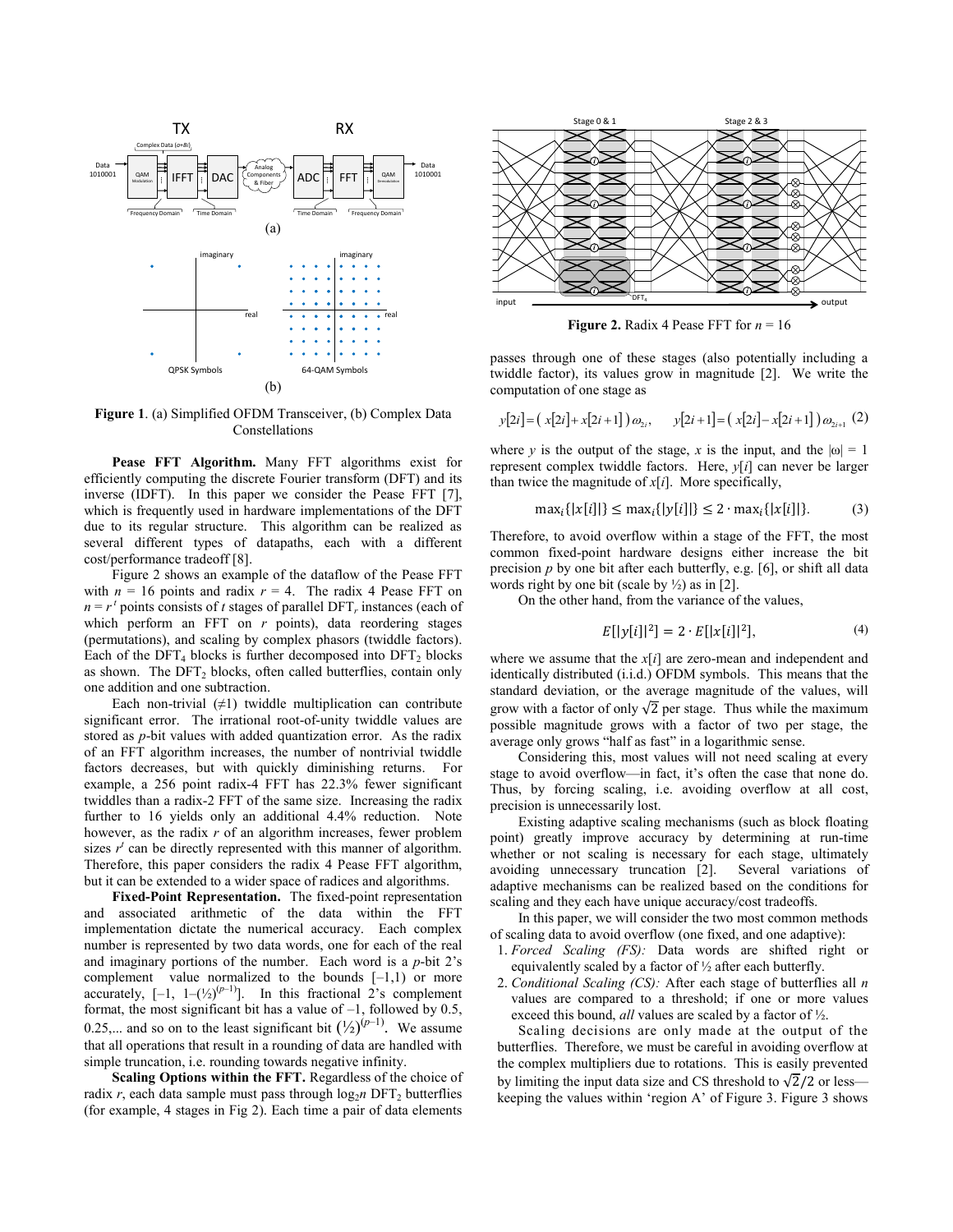

**Figure 3.** Fixed-Point and Overflow Regions, similar to [2]

how a complex twiddle multiplication can rotate values out of the fixed-point bounds, causing overflow. Alternatively, this paper also reports results with a threshold of 0.5 because in hardware, comparing every individual data word to a power of 2 constant requires less logic than a *p*-bit constant representing  $\sqrt{2}/2$ . We demonstrate this later where we explicitly compare the hardware cost of the two boundary conditions.

#### **3. FFT FIXED-POINT ACCURACY IN OFDM SYSTEMS**

The numerical error introduced by the fixed-point implementation of FFTs depends significantly on the considered input data. In this paper we are particularly interested in the error introduced by an IFFT as part of an optical orthogonal frequency-divisionmultiplexing (O-OFDM) communications system; here the inputs are i.i.d. randomly drawn QAM symbols, (see Figure 1(b)).

As a measurement setup, we compare our *p*-bit fixed-point IFFT designs with an ideal (double-precision floating point) IFFT. The mean-square error (MSE) of the signal is then, following from eqn. (1),

$$
MSE = E[|\tilde{x}[k] - x[k]|^2],
$$
 (5)

which we assume independent of *k*. The normalized MSE corresponds to the inverse signal-to-noise ratio at the transmitter.

We created a hardware-accurate MATLAB simulation to evaluate the normalized MSE caused by a *p*-bit fixed-point IFFT, and show its results in Figure 4. In general all error curves decrease by about one decade per two bits of resolution. We show errors to  $10^{-5}$ , because below this the error is dominated by the signal converters and the communications channel.

From Figure 4, by comparing the curves at an identical NMSE value, we can see that up to two bits of precision can be gained by using CS. Since CS fully avoids overflows, its performance will strictly be better than that of the conventional FS implementation (we are only making better use of the available fixed-point representation). Our goal is to then capitalize on the obvious room for improvement, but without resorting to the additional complexity of run-time methods. The additional overhead of CS incurs a non-trivial hardware cost which we present later. Accordingly, any adaptive method that determines the optimum bit representation of data at run-time would incur a similar cost.

## **4. DIRECTIVE SCALING**

Figure 5 illustrates the run-time decisions made by CS while computing 100 IFFTs with (a) QPSK and (b) 64-QAM input Normalized mean-square error (MSE) vs. bit-width n



**Figure 4.** NMSE of Forced and Conditional Scaling IFFT $_{1024}$ 



**Figure 5.** Conditional Scaling Decisions per Stage

signals. Each bar shows the percentage of time the IFFT needed to scale in each of the 10 stages. For example, we see that with QPSK inputs, the CS unit always needed to scale in stage 1, but rarely in stage 10. Note that the result for each stage is dependent on all previous stages. After several stages of scaling, the values are reduced so they rarely overflow in a particular stage (e.g. Figure 5(a), stage 6). Then, in subsequent stages, due to the average growth per stage of  $\sqrt{2}$ , the data begin a pattern where they must be scaled in every other stage only. Notice how the pattern begins at an earlier stage for 64-QAM. This is because the average magnitude of the input signal is lower for 64-QAM than QPSK.

As shown in [1], OFDM signals begin to look Gaussian as they progress through the IFFT. At that point, we characterize the signals in terms of their standard deviation which correlates with the maximum fixed-point representation. Furthermore, since we know the IFFT grows by  $\sqrt{2}$  per stage, scaling essentially becomes predictable with a probabilistic confidence.

It should also be pointed out that when determining a priori whether a particular stage should scale, the following stages will be affected by a "ripple effect" compared to the CS behavior. For example, in Figure 5(b), if we fix stage 4 to always scale, we antedate one scaling decision for about 20% of trials, which will lead them to skipping their next scaling decision instead. Hence stage 5 would no longer need to scale and every data element would preserve the least significant bit.

From these observations we introduce *Directive Scaling* (DS), where we a priori determine for each stage whether or not to scale. In order to tolerate the rare occasions where a value grows too large in a non-scaling stage, we use saturating adders to clip values to their maximum—incurring instead a small saturation error as opposed to a 2's complement overflow error. For a given system we choose a *directive strategy*, a length  $log_2 n$  vector of scaling